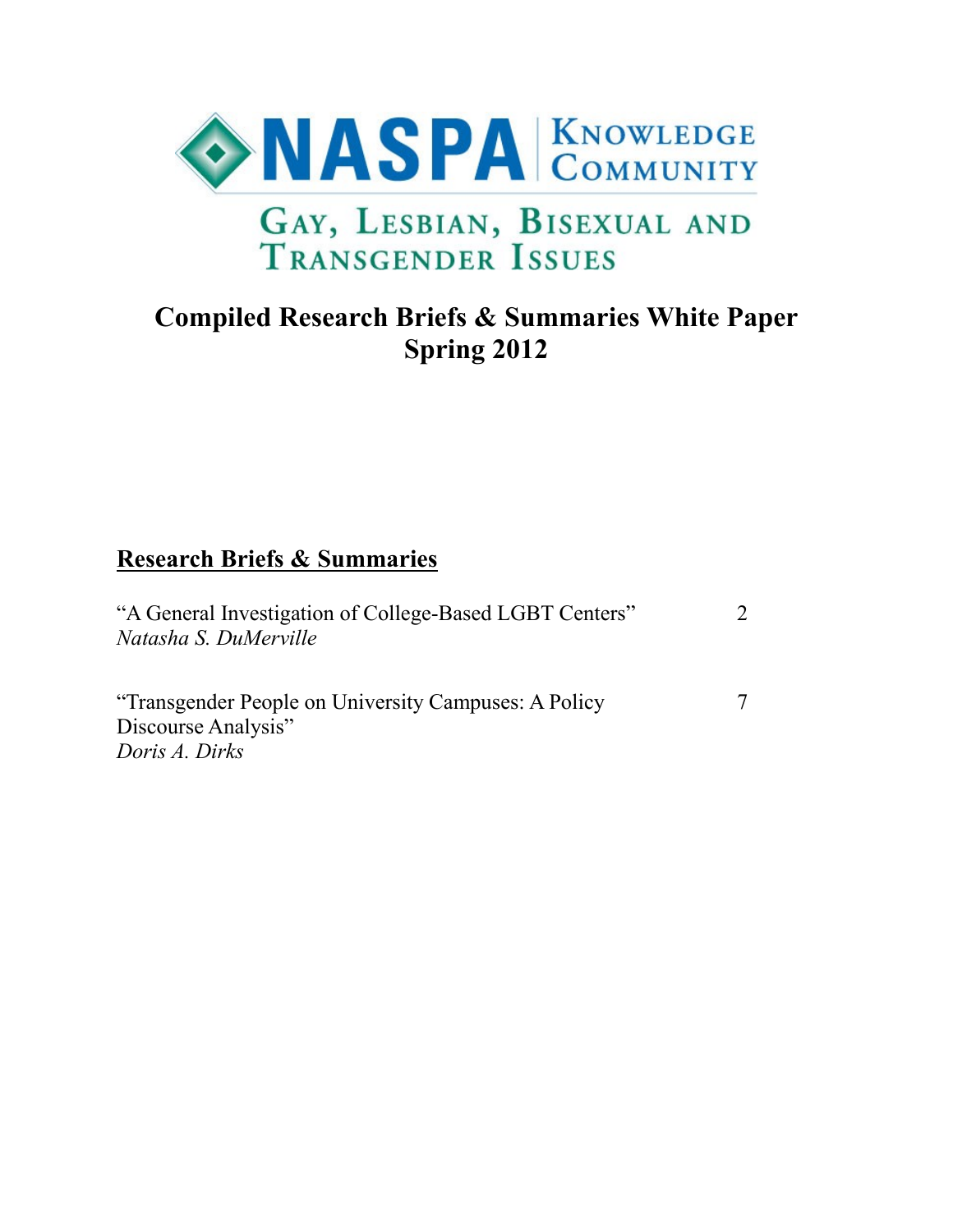## **"A General Investigation of College-Based LGBT Centers"**

Natasha S. DuMerville—James Madison University dumervns@dukes.jmu.edu

#### **Introduction**

The majority of research on students identifying as lesbian, gay, bisexual, or transgender (LGBT) in higher education does not focus on the student affairs entities created to support these populations, specifically LGBT centers within US colleges and universities. Currently, no research examines both the administration of, and student services provided through, LGBT centers on college campuses, and the climate of the institutions where these centers are located. In that sense, this study is distinct from other research in the field.

This research project aims to answer the following inquiries:

- 1. How are college-based LGBT centers staffed?
- 2. What is the climate of the institutions where these centers are located?
- 3. What types of services do college-based LGBT centers provide?

#### **Method**

An online survey was distributed to the 173 United States (US) college and university LGBT centers listed in the Consortium of Higher LGBT Resource Professionals' directory of college and university offices. These LGBT centers were contacted via electronic mail (email), asked to identify one center representative to participate in the research study, and provided a direct link to the online survey. Reminder emails were sent to participants twice during the 23 day survey activity period to encourage maximum participation

The research instrument consisted of a 51-item online survey administered to college and university LGBT centers. The survey contained both qualitative and quantitative items focusing on administration, institutional context and climate, and provision of services as they relate to college and university LGBT centers. The majority of the items were multiple-choice; 10 questions were open-response. Responses were coded as appropriate, and are described in the subsequent section of this report. Although the online survey was a pilot study rather than a formal study, the researcher received substantive feedback from an expert in the field of LGBT studies to determine the quality of the instrumentation.

#### **Results**

The study had a 25% response rate. Of the 44 respondents, 68% represented public, four -year institutions; 2% represented public, two-year institutions; 23% represented private, fouryear institutions; 2% represented "other" types of institutions; and 5% of respondents did not indicate the type of institution they were affiliated with.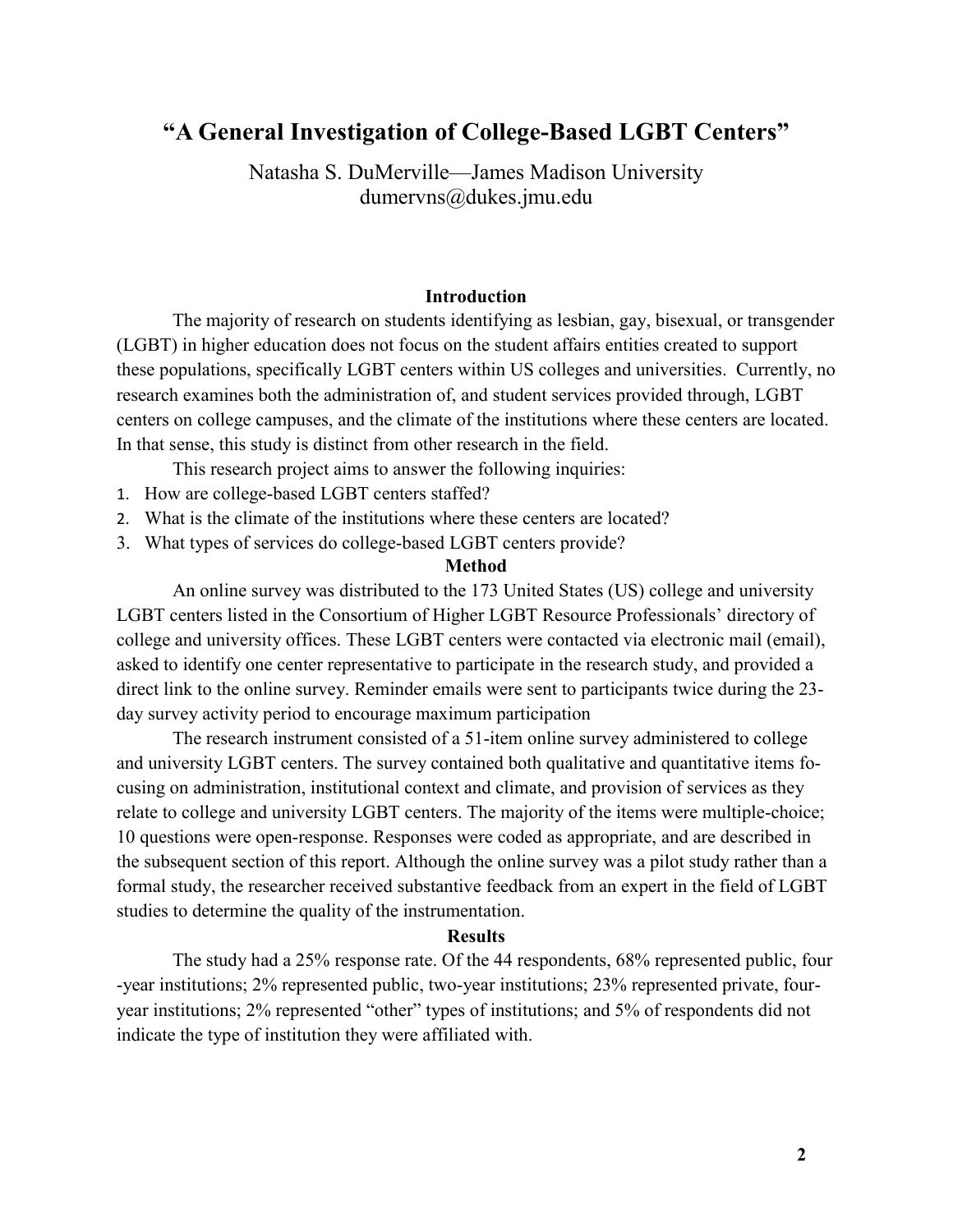Sixty-three% of respondents provided LGBT services through a formal LGBT center, while 32% provided these services through another office/department. Only 25% of formal LGBT centers indicated LGBT services were a part of the office/department's original mission. Of the respondents who provided LGBT services through another office/department, 7% reported providing them through student physical health or student mental health offices/ departments, respectively; and 43% reported providing such services through multicultural student services or other offices/departments, respectively. Remaining results are outlined within the context of the research questions.

#### *Staffing*

All respondents indicated their LGBT center was staffed.

- $\cdot$  64% employ professional staff
- 7 % employ paraprofessional staff
- 30% employ graduate assistants
- 16% employ graduate student employees
- 45% employ undergraduate student employees
- $\bullet$  5% employ faculty

Based on responses describing general duties of center staff as related to the provision of LGBT services, responsibilities have been categorized as administration, programming, support services, resource management, and office support.

Administration. *Defined as supervising personnel, directing an office/department, planning and implementing a budget, conducting assessments and evaluations, influencing institutional policies, etc.*

Responsibilities of professional and paraprofessional staff, faculty, graduate assistants, and graduate student employees were described as administrative. Paraprofessional staff was mainly responsible for logistical tasks supporting administration and/or assisting with administrative tasks. Graduate assistants were responsible for supervising student employees, reporting, and managing the daily operations of the office/department. Graduate assistants and graduate student employees were responsible for volunteer man-

agement.

Programming. *Defined as the creation, coordination, and execution of events that are educational (including curriculum development and trainings) or social in nature seeking to increase knowledge of LGBT issues or diversity issues generally.*

Respondents reported professional staff performed programming-related tasks. Graduate assistants, and graduate and undergraduate student employees were responsible for coordinating and assisting with programs. Graduate assistants and undergraduate student employees were responsible for program facilitation, while only undergraduate student employees were responsible for marketing and advertising for programs.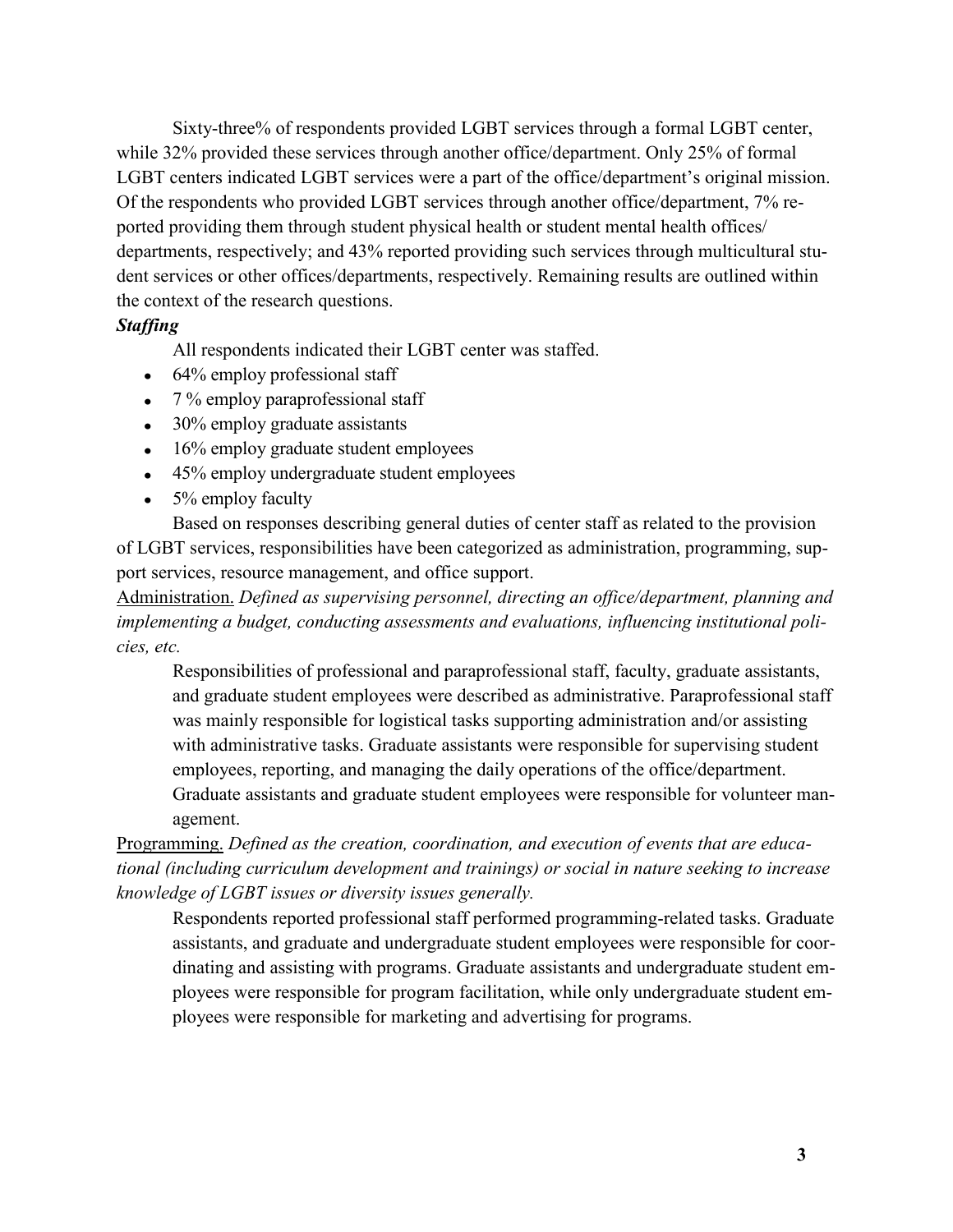Support Services. *Defined as services provided to members of the LGBT community - individual and group counseling, advising LGBT student organizations, and ally programs (or safe zone/ safe space programs).*

Respondents reported professional and paraprofessional staff, graduate assistants, undergraduate student employees, and faculty performed tasks related to providing support services.

Resource Management. *Defined as researching, identifying and obtaining information (books, journals, articles, brochures, etc.) for a physical or virtual LGBT resource library, overseeing a physical library, and/or maintaining website(s) related to on-campus LGBT services.* 

Responsibilities related to securing and maintaining information for resource libraries were performed by graduate assistants, and both graduate and undergraduate student employees. Only graduate assistants were responsible for website maintenance.

Office Support. *Defined as clerical and reception duties, and tasks that support administration.* Both paraprofessional staff and undergraduate student employees were reported as providing office support. Paraprofessional responsibilities focused on clerical and administrative support, while undergraduate student employee responsibilities focused on reception duties and assisting graduate assistants.

### *Institutional Climate*

Responses indicated that faculty, staff and students were either tolerant or somewhat supportive of LGBT students. In general, attitudes towards LGBT students were reported as primarily receptive; however, 5% of respondents indicated overall attitudes towards LGBT students had become hostile over the last three to five academic years. Fifty% of respondents indicated within the last two to three academic years, hate crimes and other discriminatory acts against LGBT students were reported on their campus. 39% of respondents reported LGBT students were the victims of hate crimes, etc. within the last academic year.

### *LGBT Services*

LGBT services are classified into two categories – support services and programs. Again, support services are services provided to members of the LGBT community. Programs include educational and social events, and activities that seek to increase the knowledge base of the student population at-large regarding LGBT issues or diversity issues generally. Support Services. Fifty-nine% of respondents sponsored ally programs - participants included university students, faculty, and staff, as well as members of the local community. Of the 26 LGBT centers that sponsored ally programs, 19% did not provide training for their participants. Of those centers that provided training, only 1% made the training mandatory. 82% of the 26 LGBT centers sponsored recurrent trainings (the majority on a monthly basis). Recurrent training topics included basic training review, issues specific to LGBT college students, and multiple identity intersection.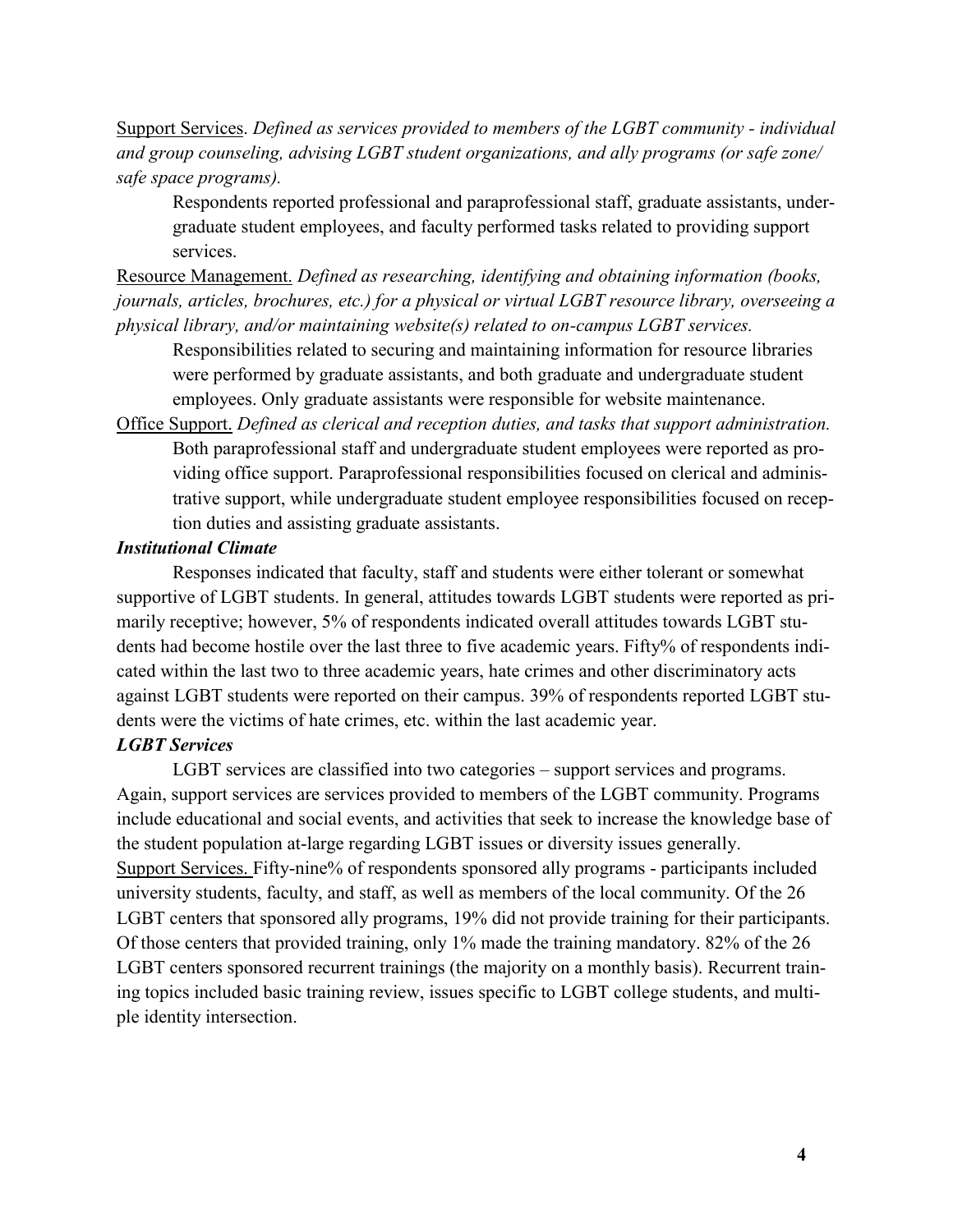Fifty-five% of respondents sponsored a LGBT resource library. Of these 24 institutions, 67% had physical resource libraries, and 33% had both physical and virtual libraries. Less than one-half of respondents sponsored Lavender Graduations, and an overwhelming majority (79%) of centers that did sponsor graduations did so during the spring semesters only. Approximately one-half of respondents reported advising an average of three LGBT student organizations, primarily categorized as advocacy or support groups. Approximately one-half of respondents sponsored LGBT ally training specifically for students. Of these 20 centers, only one required attendance at these trainings. 70% of respondents provided recurrent trainings – primarily on a monthly, quarterly, or semi-annual schedule. Comparable to the discussion of ally programs in this section, over 75% of respondents reported that recurrent training topics included basic training review, issues specific to LGBT college students, and multiple identity intersection.

Programs. Twenty-five respondents reported sponsoring educational programs for their student population, and of these, nearly 100% reported consequent positive effects on their institutional climate as a result of the programs. Twenty-three respondents sponsored entertainment/social programs, and nearly 100% reported positive effects as well. Only 11 respondents sponsored academic courses/programs, and 82% of these respondents reported consequent positive effects on their institutional climate.

Respondents were also asked to rank issues relevant to their center's efforts to provide LGBT services. The table below represents a summary of these responses.

| <b>Extremely Important</b>     | Lack of funding                                                                    |
|--------------------------------|------------------------------------------------------------------------------------|
| Very Important                 | Lack of funding                                                                    |
| Somewhat Important             | Lack of participation in educational program-<br>ming by student population        |
| Neither Important nor Unimpor- | Lack of participation in academic courses/                                         |
| tant                           | programs by student population                                                     |
|                                |                                                                                    |
| Somewhat Unimportant           | Few participants in safe zone programs                                             |
| Very Unimportant               | Lack of institutional support                                                      |
|                                | Few students in ally programs                                                      |
|                                | Lack of participation in entertainment/social                                      |
|                                | programming by student population                                                  |
| Not Important at All           | Lack of participation in entertainment/social<br>programming by student population |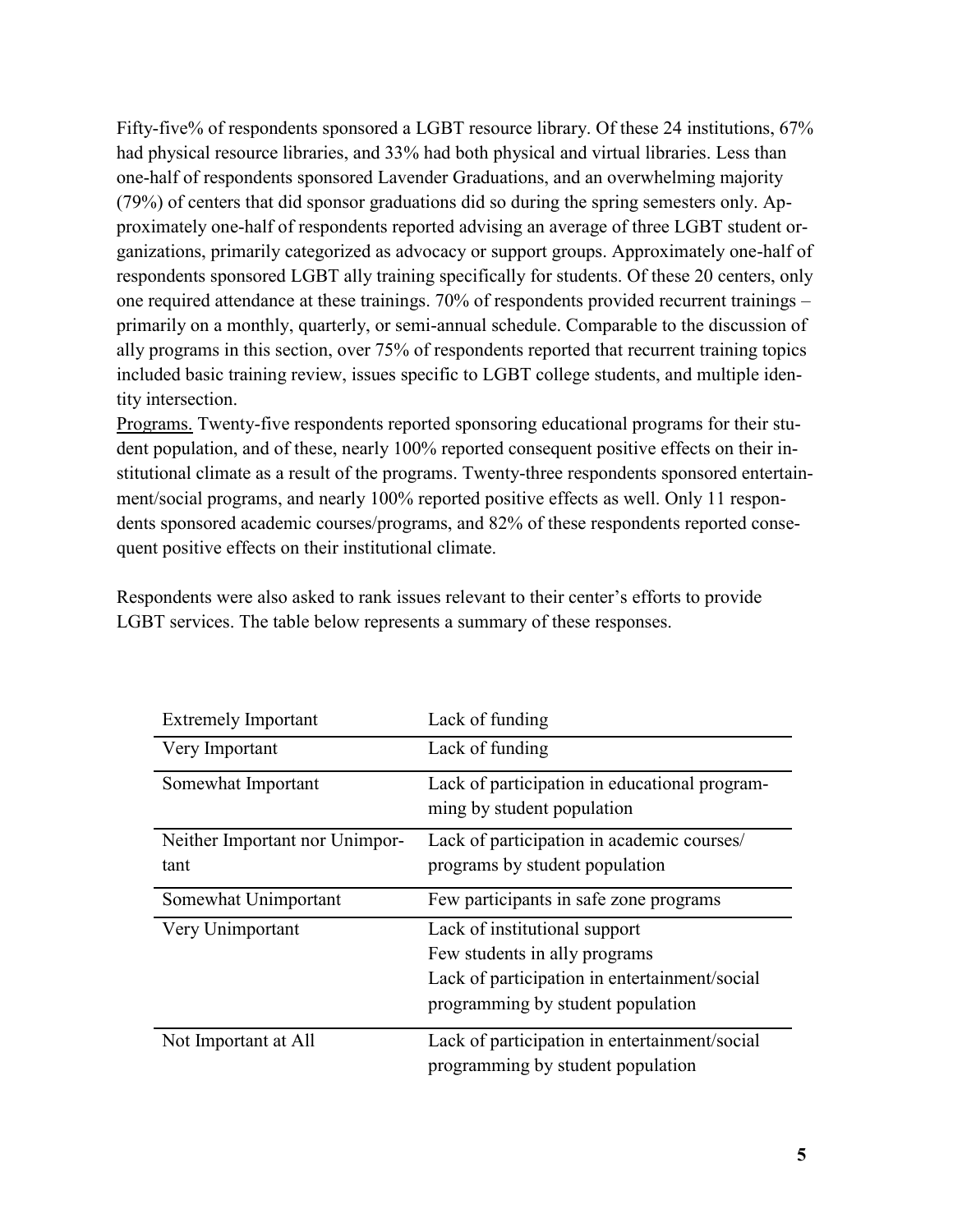### **Discussion & Conclusion**

Based on the results of the study, the research questions can be answered as follows:

1. How are college-based LGBT centers staffed?

The majority of college-based LBGT centers are staffed by professional staff and undergraduate student employees.

2. What is the climate of the institutions where these centers are located?

The climates of institutions where these centers are located are somewhat tolerable of LGBT students. As a general trend, attitudes are becoming increasingly receptive towards LGBT students.

3. What type of services do college-based LGBT centers provide?

College-based LGBT centers provide services that can be categorized as support services or programs - services that can foster the social, psychosocial, and/or cognitive development of LGBT students, as well as members of the student community at-large.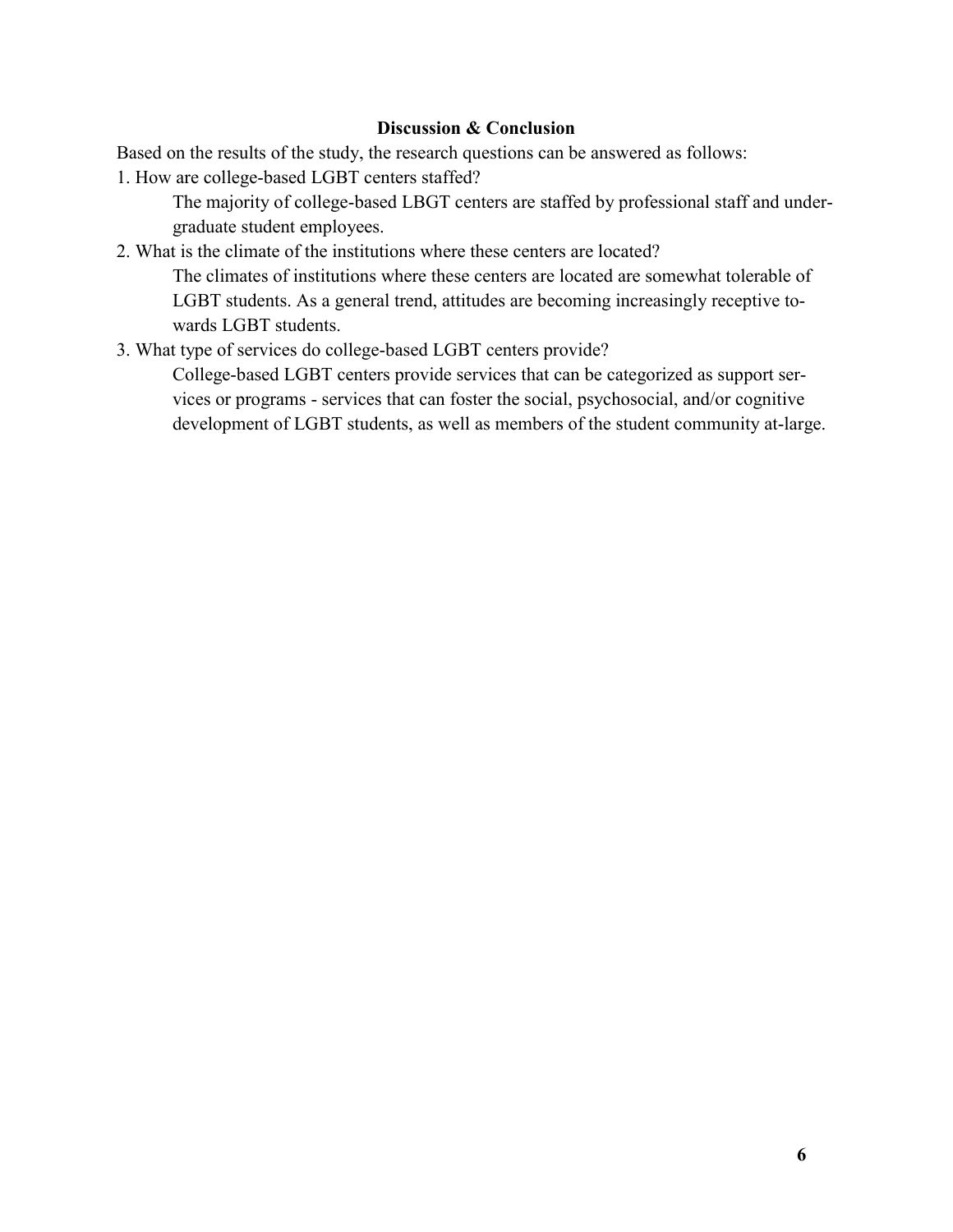## **"Transgender People on University Campuses: A Policy Discourse Analysis"**

## Doris A. Dirks—Northwestern University d-dirks@northwestern.edu

The goal of this study is to examine the language used to discuss transgender people on university campuses. My main research question was: What do university reports describe as problems and solutions for transgender people in universities? The primary data for this study consists of 16 reports issued at four Big Ten schools from 1992-2010. These reports address the inclusion of gender identity and expression (abbreviated in this study as GI&E) in nondiscrimination policies, the status of transgender people on university campuses, or both. This study employs policy discourse analysis, a hybrid methodology that analyzes written documents using feminist, critical, and poststructural theories in order to identify the subject positions generated through policy discourse. These reports should be viewed in the context of primary sources that illustrate a long history of LGBTQ civil rights battles. My aim is to understand how these reports framed discussions about transgender people, and what this in turn tells us about the reality produced by the reports.

The resulting study therefore reveals significant discrepancies between objectives sought, means used, and outcomes achieved. For example, a university's report on the status of transgender people may use language depicting them as "vulnerable" or as "victims," even as it strives to make the university more welcoming to transgender individuals. The predominant images of transgender people are those of victims of harassment inspired by ignorance, and supplicants for protection to university decision makers. The discourses used to shape these problems, solutions, and images are those of facilities, education/training, and support. The role of LGBT resource centers is central to the provision of services for transgender people and these centers form a significant part of the support discourse. The predominant protection discourse is one that presents itself as offering safety to transgender people through isolation and segregation – a solution that operates, among other things, to relieve cisgender people's discomfort around gender variance though transgender "accommodation," but at the cost of reinforcing the marginalization of trans people. This study shows the need to reframe the discourse on university campuses about transgender people and offers concrete ideas about how to do so in order to make campuses truly gender-friendly.

Thanks to the work of dedicated scholars including Susan Stryker and Genny Beemyn, the history of the transgender civil rights movement and the role of LGBT offices and groups on university campuses has been preserved and illuminated. The work to include and protect transgender individuals stands alongside the modern gay rights movement, as well as being intertwined with it. Minneapolis, Minnesota was the first municipality to protect gender identity in 1975; more recently Kalamazoo, Michigan, passed its non-discrimination ordinance in a public vote in November, 2009. Business and higher education policy inclusion lagged behind cities and states, for the most part, until the 1990s. Similarly in LGB identity development research, the T piece has only recently been written about as a unique developmental journey by Aaron Devor and Brent Bilodeau. This dissertation draws together history, developmental theory and feminist policy analysis in order to examine the language in documents produced by select Big Ten schools in their processes to include GI&E in their non-discrimination policies and/or examine the status of transgender people on campus.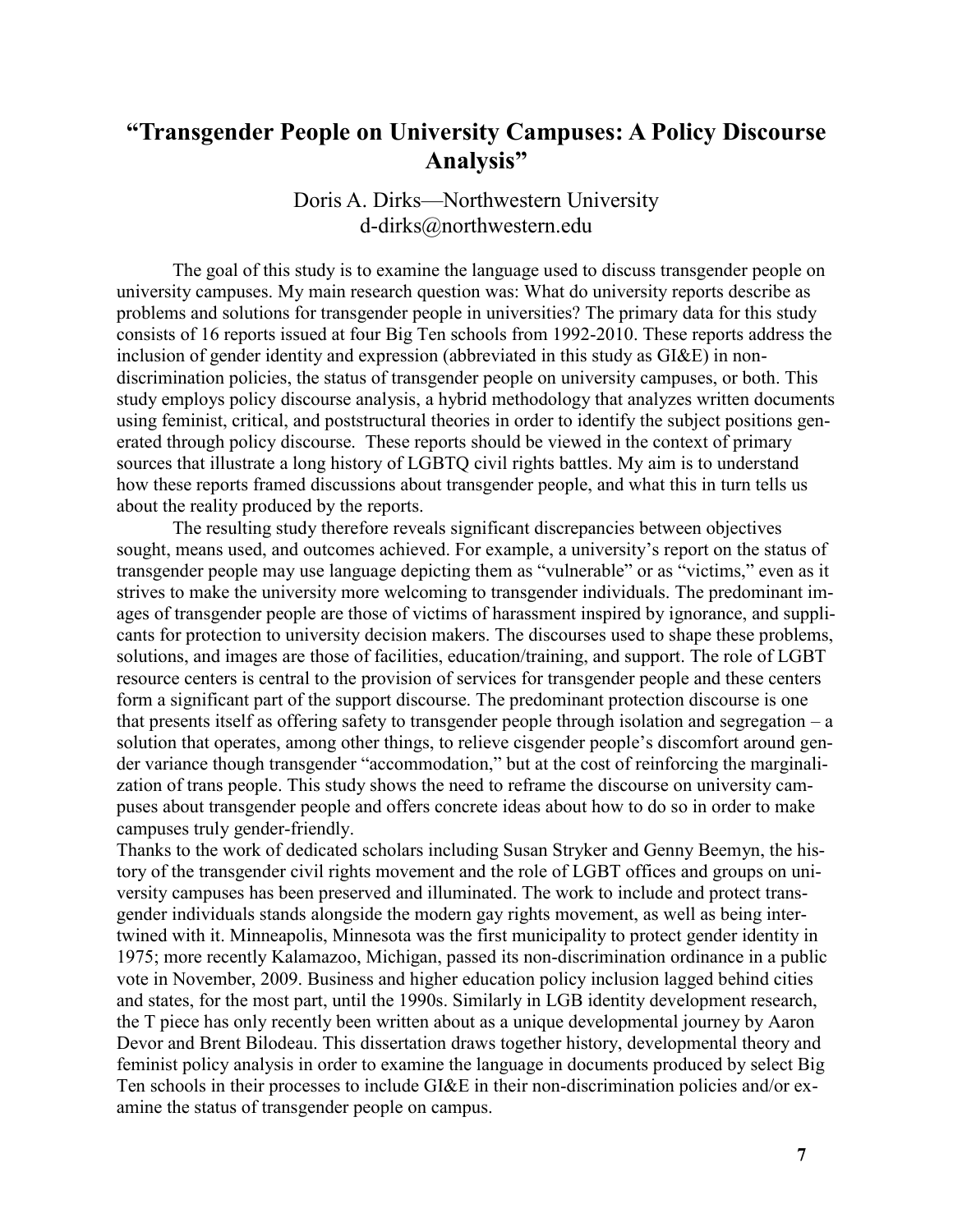The data that is studied in the following chapters includes written reports, campus newspaper articles, faculty senate minutes, and historical documents. The policy discourse analysis method addresses the research questions regarding how the discussion of transgender people was framed at four Big Ten universities.

The policy discourse analysis method is one that can reveal rich data on a topic of study but also presents challenges. The initial pilot study of reports from the University of Michigan and the University of Minnesota enabled phase one and two coding as well as an opportunity to test the methodology that is employed on 16 reports in the following chapters. The four institutions that were selected for study all added GI&E protection in the last six years: the University of Wisconsin (2005), Michigan State University (2007), University of Michigan (2007), and the University of Minnesota (2009); all are large state funded research institutions with a history of campus activism and LGBT resource centers. The use of policy discourse analysis to study documents discussing the topic of GI&E protection coverage in non-discrimination policies and/or the status of transgender people at select Big Ten institutions illuminate the following: what university reports describe as problems and solutions for transgender people in universities, the predominant images of transgender people that emerge from university reports, discourses that are employed to shape these problems, solutions, and images, what subject positions are re/produced through these discourses and what realities these problems, solutions, and images construct.

How can institutions support initiatives that are gender-friendly and challenge the gender binary that genderism reinforces? Educational opportunities must be offered to all levels of institutional leadership, most especially senior administrators who have the most control over university policies and practice. If those who have influence on policy do not understand the topic of genderism and the lived experience of gender variant people, the discourse of protection will continue to be the predominant one, reinforced even by well-intentioned committees.

The recent growth of policy inclusion for transgender people is noteworthy. When this study was proposed in 2006 there were 75 universities and colleges that included trans people in non-discrimination policies. Now there are more than 400. Policy inclusion is a good thing, but it is just a first step in a complicated process of making campuses de facto more genderfriendly. If these policy changes are based on a discourse of transgender protection, what are campuses accomplishing? Are they simply reinforcing genderism in the guise of transgender inclusion? At this point the research and policy initiatives seem to be stuck on incremental policy change, such as gender neutral bathrooms and the option of adding a preferred name in the university's record system, rather than the push to transform campus culture to be more genderfriendly, as with the Minnesota Transgender Commission. I argue that the focus has been predominantly on students, neglecting the inclusion of trans staff and faculty. Current nondiscrimination policy is made by power holders, not by stakeholders in the communities that the reports are written about, and thus will not actually advance gender equity. The notable exception to this rule is the Minnesota Transgender Commission.

Allan discusses the possibility of changing the subject position: we *can* imagine new possibilities. Individuals and committees can think about and identify "more desirable subject positions and then consider what discourses would be most likely to produce such positions‖ (Allan, 2008, p. 157). For example, if committees want to avoid reinscribing genderism through a victim discourse, they could draw on discourses which are outside of the traditional narrative, interrupting these well-worn conversations about transgender vulnerability and victimization for one that positions transgender people as leaders on challenging gender norms.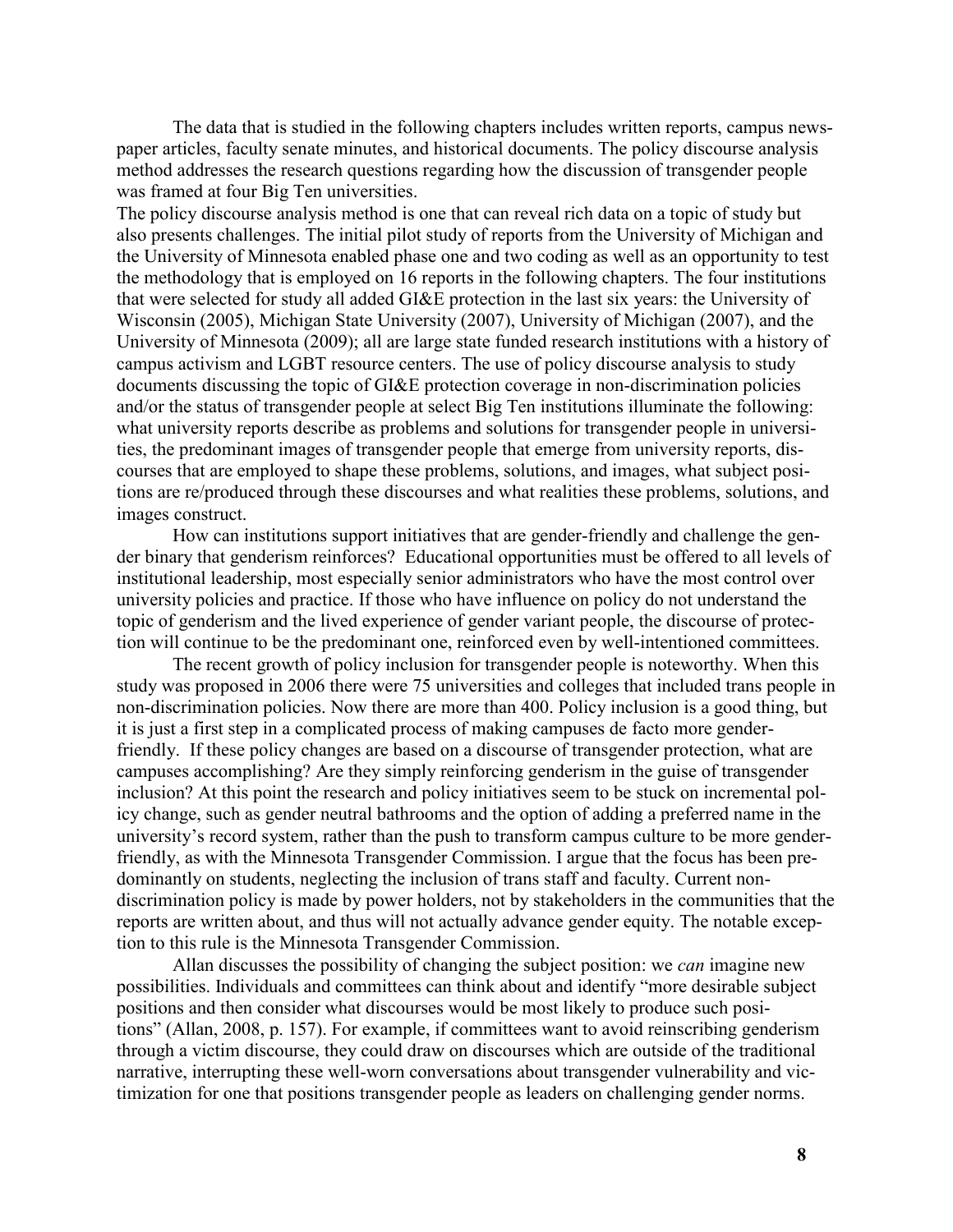The University of Minnesota Transgender Commission is an example in how the victim discourse can be interrupted and reframed into a more gender-friendly discourse. My hope is that this dissertation provides a sort of roadmap for what pitfalls institutions should avoid and what model they should aspire to, by looking at the discourse used in the Minnesota Transgender Commission reports, as well as their accomplishments, while undertaking policy change and inclusion of gender variant people in in order to make campuses into gender-friendly places.

Thus, a key implication of this study is that without an examination around the language used to talk about transgender people, and the concomitant genderist attitudes towards gender variant people, achieving progress beyond inclusion of gender identity and expression in nondiscrimination policies will not be achieved. There is a significant difference between including GI&E protection in a non-discrimination policy and making a campus gender-friendly and inclusive of gender variant people. And, as informed by policy discourse analysis and subaltern studies, this study suggests that the examination of language used to discuss transgender people must account for both the categorical assumptions of a binary system and the systemic nature of genderism and its oppressive effects on cisgender and gender variant people.

In closing, I would like to cite the University of Minnesota Transgender Commission report, and highlight that this commission's work points to the intersectionality of identities and the work that white people must do:

The Commission strives to honor transgender people and celebrate gender diversity, make visible the systems of gender that profoundly affect all our lived experiences, and eliminate the discrimination faced by transgender and gender nonconforming students, staff, faculty, alumni, and community members…. One of the priorities of the leadership team has been to consider who the Transgender Commission does and does not reach, who feels ownership in the Commission's work, whose voices get heard, and how to make the Commission's work fit within a larger vision for social justice.... The Commission was pleased to sponsor two public conversations about culture and race in LGBTO communities.... [These] created space to hear and honor voices of people of color, to allow white folks to explore white culture and privilege, and for all to speak honestly about how to build a social justice movement that truly works for the liberation of all our communities. (2008-2009, p. 2)

#### References & Select Sources

- Allan, E. J. (2003). Constructing women's status: Policy discourses of university women's commission reports. *Harvard Educational Review, 73*(1), 44-72.
- Allan, E. J. (2007). *Policy discourses, gender, and education:* Constructing women's status. *New York: Routledge.*
- Allan, E. J.; Iverson, S.; Ropers-Huilman, R. (2010). *Reconstructing Policy in Higher Education: Feminist Poststructural Perspectives*. Taylor & Francis.
- Beemyn, B. (2002). The development and administration of campus LGBT centers and offices. In R. Sanlo, S. Rankin, & R. Schoenberg (Eds.), *Our place on campus: Lesbian, gay, bisexual, transgender services and programs in higher education* (pp. 25-32). Santa Barbara, CA: Greenwood Press.
- Beemyn, B. (2003). The silence is broken: A history of the first lesbian, gay, and bisexual student groups. *Journal of the History of Sexuality, 12*(2), 205-223.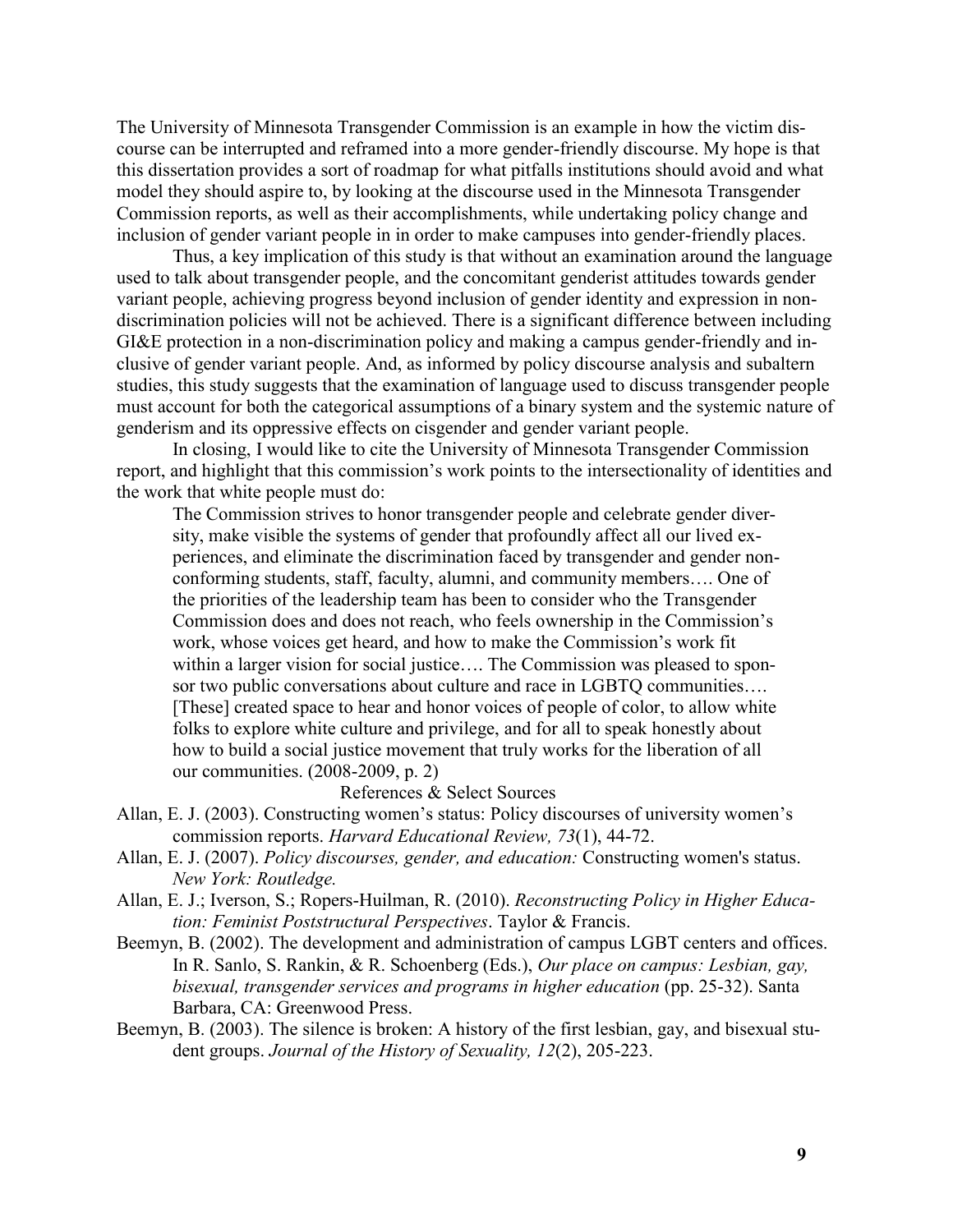- Beemyn, B., Curtis, B., Davis, M., & Tubbs, N. J. (2005). Transgender issues on college campuses. *Gender identity and sexual orientation: Research, policy, and personal perspectives. New Directions for Student Services*, Number 111, pp. 49-60.
- Beemyn, B-G. (2005, Spring). Trans on campus: Measuring and improving the climate for transgender students. *On Campus with Women*, *34*(3). Retrieved from http:// www.umass.edu/stonewall/uploads/listWidget/8761/OCWW%20article.pdf
- Beemyn, B-G., & Pettitt, J. (2006, June). How have trans- inclusive non-discrimination polices changed institutions? *GLBT Campus Matters, 2*(6), 6-7.
- Beemyn, B-G., & Rankin, S. (2006). *The lives of transgender people*. Program presented at the NGLTF Creating Change Annual Convention, Kansas City, MO.
- Beemyn, G. (2011, February). *What does it mean not to discriminate against transgender students?* Minneapolis, MN. Presentation, National Gay and Lesbian Task Force.
- Bilodeau, B. L. (2005). Beyond the gender binary: New perspectives on transgender student identity development. *Journal of Gay and Lesbian Issues in Education*, 3(1), 29-43.
- Bilodeau, B. L. (2007). *Genderism: Transgender students, binary systems and higher education*. East Lansing, MI: University of Michigan.
- Stryker, S. (2006). (De)subjugated knowledges: An introduction to transgender studies. In S. Stryker & S. Whittle (Eds.), *The transgender studies reader* (pp. 1-17). New York: Routledge.
- S. Stryker & S. Whittle (Eds.). *The transgender studies reader*. New York: Routledge.

Stryker, S. (2008). *Transgender history*. Berkeley, CA: Seal Press.

University of Minnesota Transgender Commission. (2008-2009) *Annual Report*. Minneapolis: University of Minnesota. Retrieved from: http://glbta.umn.edu/Transgender% 20Commission%20Report%202008-09a.pdf